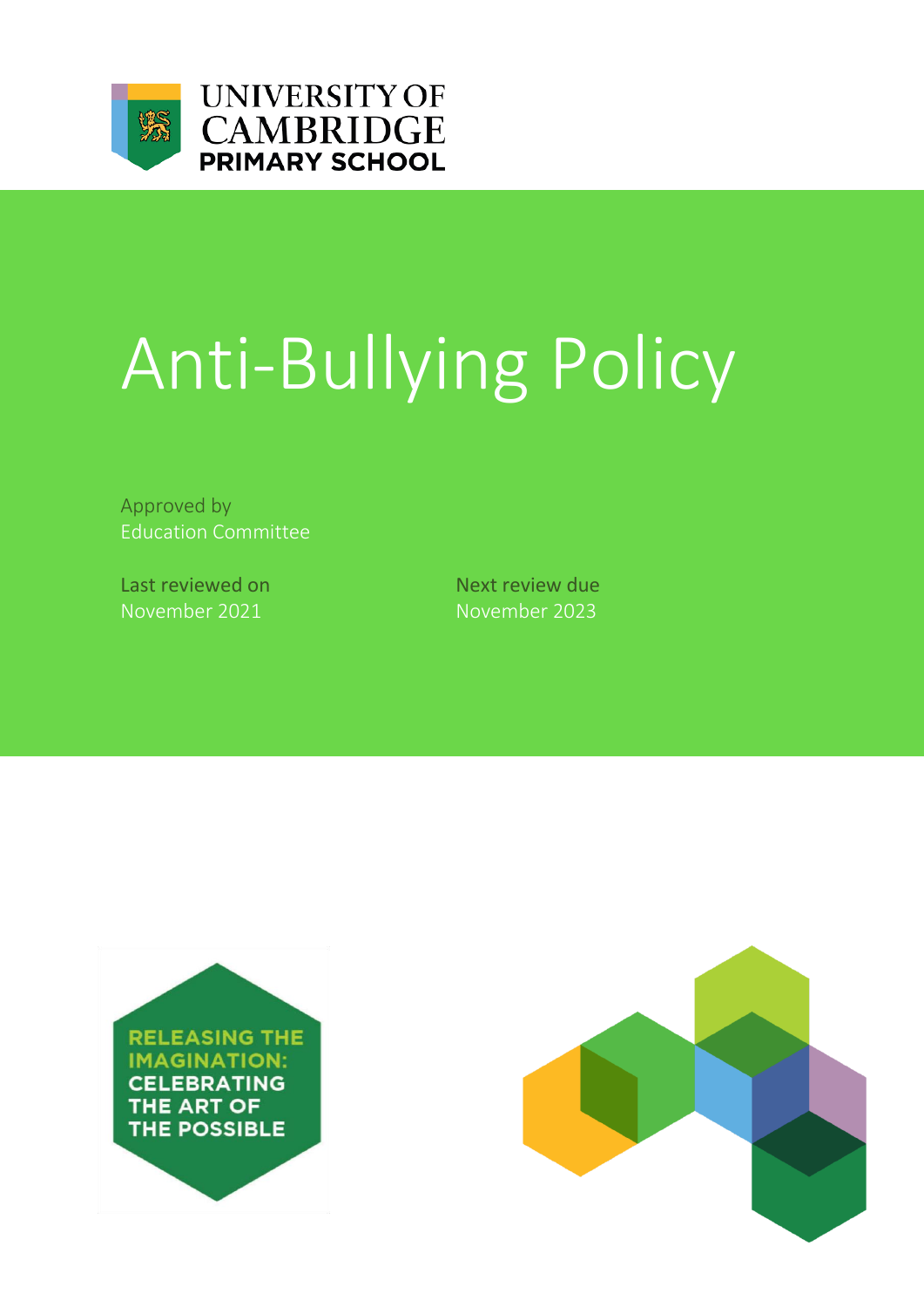*This policy should be read in conjunction with our school rules, home-school agreement, child protection policy, anti-racism policy, SEN(D) policy*

### Inclusion statement

The University of Cambridge Primary School is committed to providing a caring, friendly and safe environment for all of our pupils so that they can learn in a relaxed and secure atmosphere. Bullying of any kind is unacceptable at our school. If bullying does occur, all pupils should be able to tell and know that incidents will be dealt with promptly and effectively. As well as a listening school we also expect and will empower children to speak out against bullying. This means that *anyone* who knows that bullying is happening is expected to tell the staff.

All members of the school community should be aware that every individual has a right to be respected as an individual, considered of equal value and be given equal opportunities irrespective of:

- Appearance
- Ability/Disability
- Ethnicity
- Gender
- Gender identity
- Sexual orientation.
- Social background
- Belief
- Age
- Marital status
- Nationality/Citizenship

#### Introduction

**1.1** Using the NSPCC definition of bullying, we define bullying as "behaviour that hurts someone else. It includes name calling, hitting, pushing, spreading rumours, threatening or undermining someone. It can happen anywhere – at school, at home or online. It's usually repeated over a long period of time and can hurt a child both physically and emotionally (NSPCC)

#### Aims and Objectives

- **1.2** Bullying is wrong and damages individual children. We therefore do all we can to prevent it, by developing a school ethos in which bullying is regarded as unacceptable.
- **1.3** We aim, as a school, to produce a safe and secure environment where all can learn without anxiety.
- **1.4** We assume that bullying can happen here and we challenge the rules of optimism; in keeping with best safeguarding practice.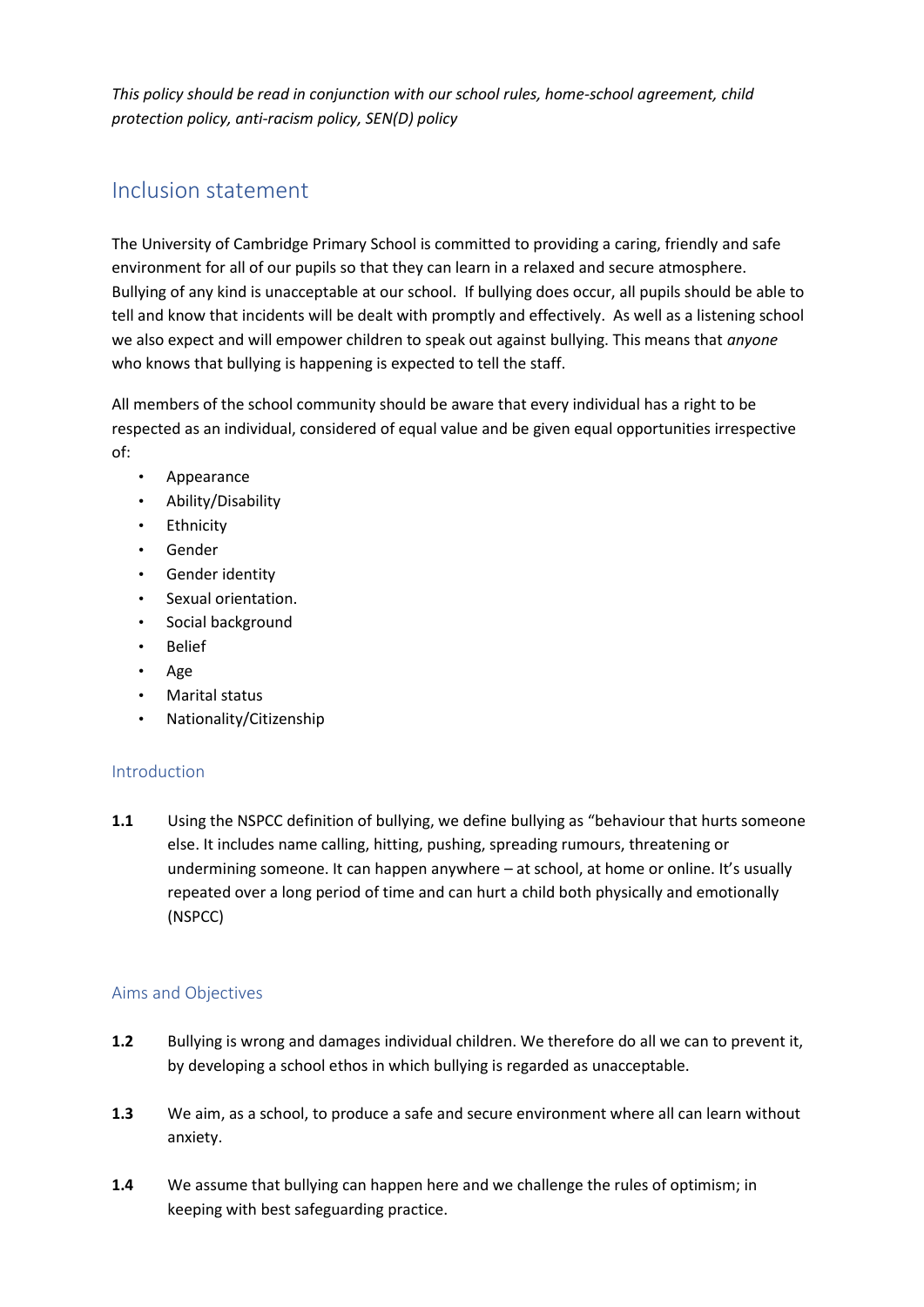- **1.5** This policy aims to produce a consistent school response to any bullying incidents that may occur.
- **1.6** We aim to make all those connected with the school aware of our opposition to bullying, and we make clear each person's responsibilities with regard to the prevention of bullying in our school.

#### UCPS's Anti-Bullying Strategy

Through our values based PSHE, we teach about the value of friendship and the importance of speaking out as part of an anti-bullying ethos. This is embedded in daily school life and our inclusive curriculum.

If an incident of bullying is reported, we follow these steps and respond in a way that is proportionate:

- a) It is recorded as bullying on the school's data management system
- b) It is investigated by a member of the team.
- c) The Class Teacher and the Head Teacher, is informed.
- d) The pupils are actively involved in discussions as appropriate to the situation. Mediation through the teacher and a programme of social skills may be appropriate for all pupils involved.
- e) Parents of both parties may be informed.
- f) The pupils are monitored for future incidents.
- g) If there is a repeated pattern of bullying behaviour, parents are requested to discuss next steps with the Executive Headteacher or Associate Headteacher. External support agencies may be contacted.

#### The Role of Governors

- **1.7** The governing body supports the Head Teacher in all attempts to prevent bullying in our school. This policy statement makes it very clear that the governing body does not allow bullying to take place in our school, and that any incidents of bullying that do occur are taken very seriously and dealt with appropriately.
- **1.8** The governing body monitors the incidents of bullying that occur, and reviews the effectiveness of the school policy regularly. The governors require the Executive Headteacher to keep accurate records of all incidents of bullying and to report to the governors on request about the effectiveness of school anti-bullying strategies.
- **1.9** If parents are dissatisfied with the school's handling and management of reported bullying then parents are invited to complain through the standard procedures (see complaints policy for guidance).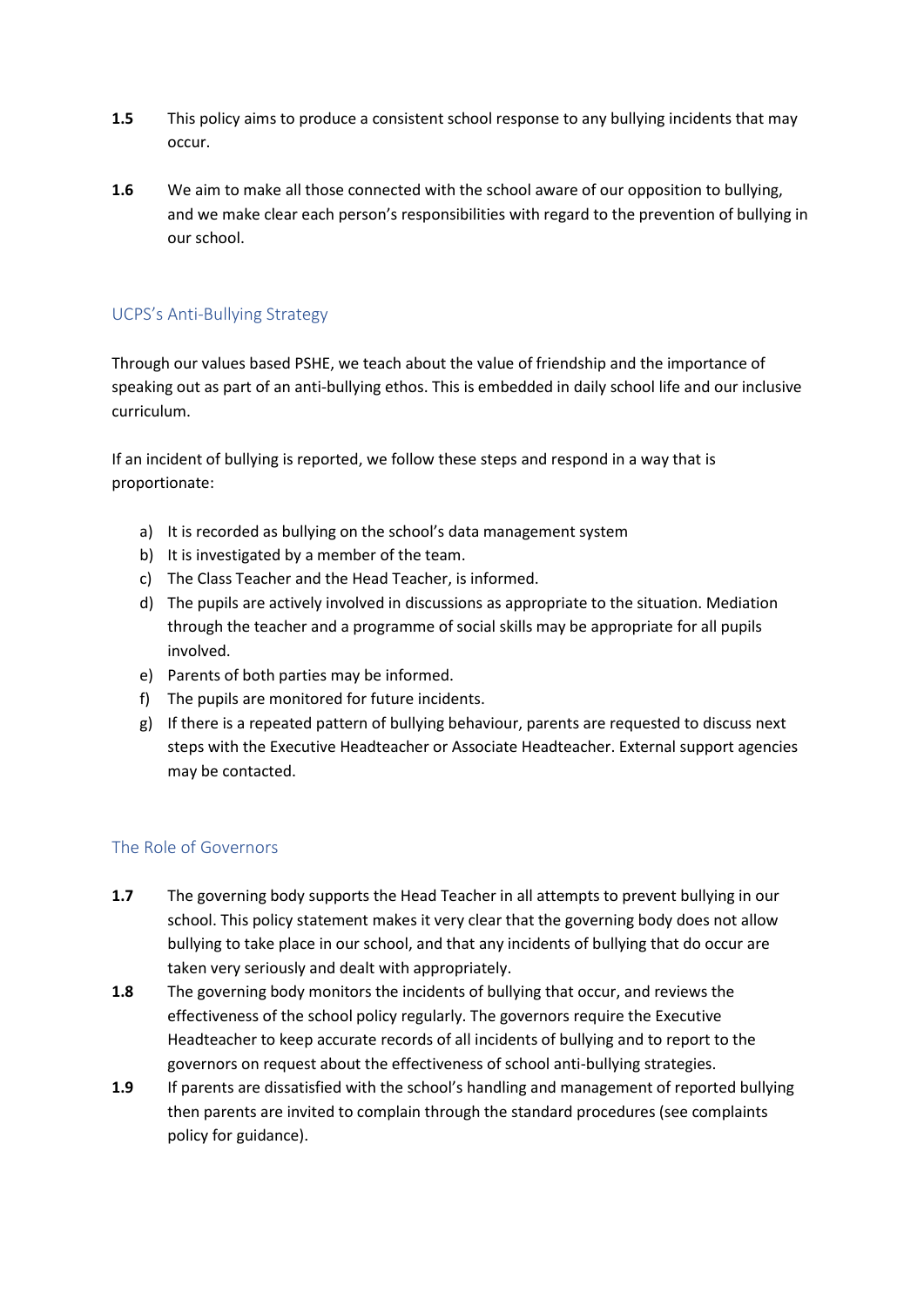#### The Role of the Executive Headteacher

- **1.10** It is the responsibility of the Executive Headteacher to implement the school anti-bullying strategy and to ensure that all the team (both teaching and non-teaching) are aware of the school policy and know how to manage with incidents of bullying. The Executive Headteacher reports to the governing body about the effectiveness of the anti-bullying policy on request.
- **1.11** The Executive Headteacher ensures that all children know that bullying is wrong, and that it is unacceptable behaviour in this school. The Executive Headteacher draws the attention of children to this fact at suitable moments. For example, the Executive Headteacher may decide to use assembly as a forum to discuss aspects of bullying.
- **1.12** The Executive Headteacher ensures that all staff receive sufficient training to be equipped to manage with all incidents of bullying.
- **1.13** The Executive Headteacher and senior leaders set the school climate of mutual support and praise for success, so making bullying less likely. When children feel they are important and belong to a friendly and welcoming school, bullying is far less likely to be part of their behaviour.

#### The Role of Other Staff Members

- **1.14** Teachers and members of staff in our school take all forms of bullying seriously, and intervene to prevent incidents from taking place. They keep their own records (in behaviour folders) of all incidents that happen in their class.
- **1.15** If teachers and members of staff witness an act of bullying, they do all they can to support the child who is being bullied. If a child is being bullied over a period of time, then, after consultation with the Executive Headteacher or Associate Headteacher, the teacher informs the child's parents.
- **1.16** All incidents are logged following our behaviour management strategy; copies are given to the class teacher and assigned senior leader. These are monitored for patterns of behaviour. The Executive Headteacher reports matters that arise to the Governing Body.
- **1.17** Teachers annually attend training, which enables them to become equipped to deal with incidents of bullying and behaviour management with memo updates.
- **1.18** Teachers attempt to support all children in their class and to establish a climate of trust and respect for all. By praising, rewarding and celebrating the success of all children, we aim to prevent incidents of bullying.

#### The Role of Parents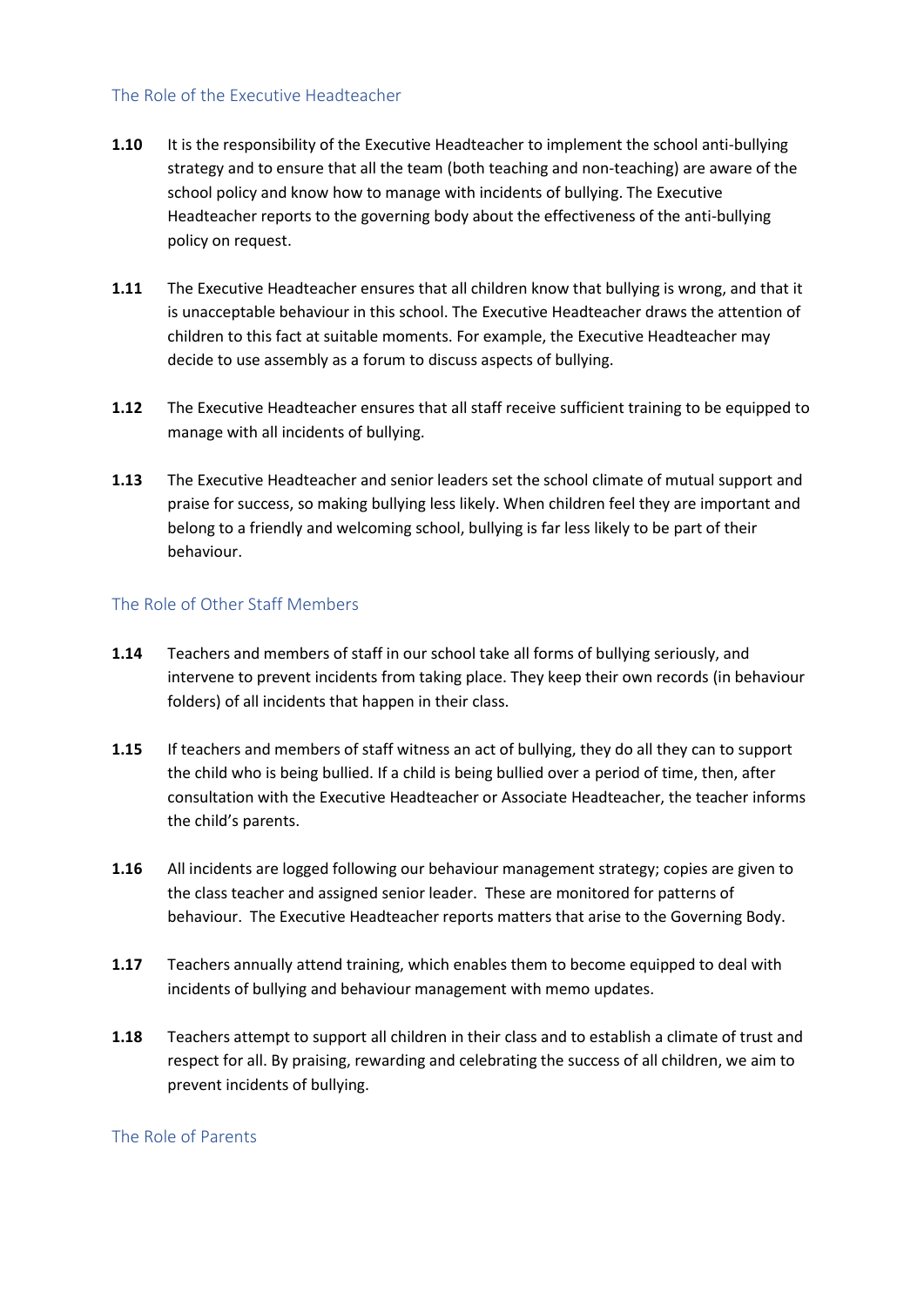- **1.19** Parents who are concerned that their child might be being bullied, or who suspect that their child may be the perpetrator of bullying, should contact their child's class teacher immediately.
- **1.20** Parents have a responsibility to support the school's anti-bullying policy and to actively encourage their child to be a positive member of the school.
- **1.21** Parents should actively encourage and support their child to communicate their concerns to a rusted adult in school.

#### Monitoring and Review

- **1.22** This policy is monitored regularly by the Head Teacher, who reports to governors about the effectiveness of the policy on request.
- **1.23** This anti-bullying policy is the governors' responsibility and they review its effectiveness annually. They do this by examining the school's anti-bullying logbook, and by discussion with the Executive Headteacher. Governors may analyse information with regard to protected characteristics involved in bullying incidents.

#### Appendix I Protected Characteristics

All members of the school community should be aware that every individual has a right to be respected as an individual, considered of equal value and be given equal opportunities irrespective of:

- Appearance
- Ability/Disability
- **•** Ethnicity
- Gender
- **•** Gender Identity
- Social background
- Belief
- Age
- Marital status
- Nationality/Citizenship
- Sexual orientation
- Child protection.

#### Appendix II

#### **Types of bullying**

The NSPCC outline the below types of bullying.

Bullying can be:

 Emotional being unfriendly, excluding, tormenting (e.g. hiding books, threatening gestures), threatening, intimidating, humiliating someone, constant criticism, controlling or manipulating someone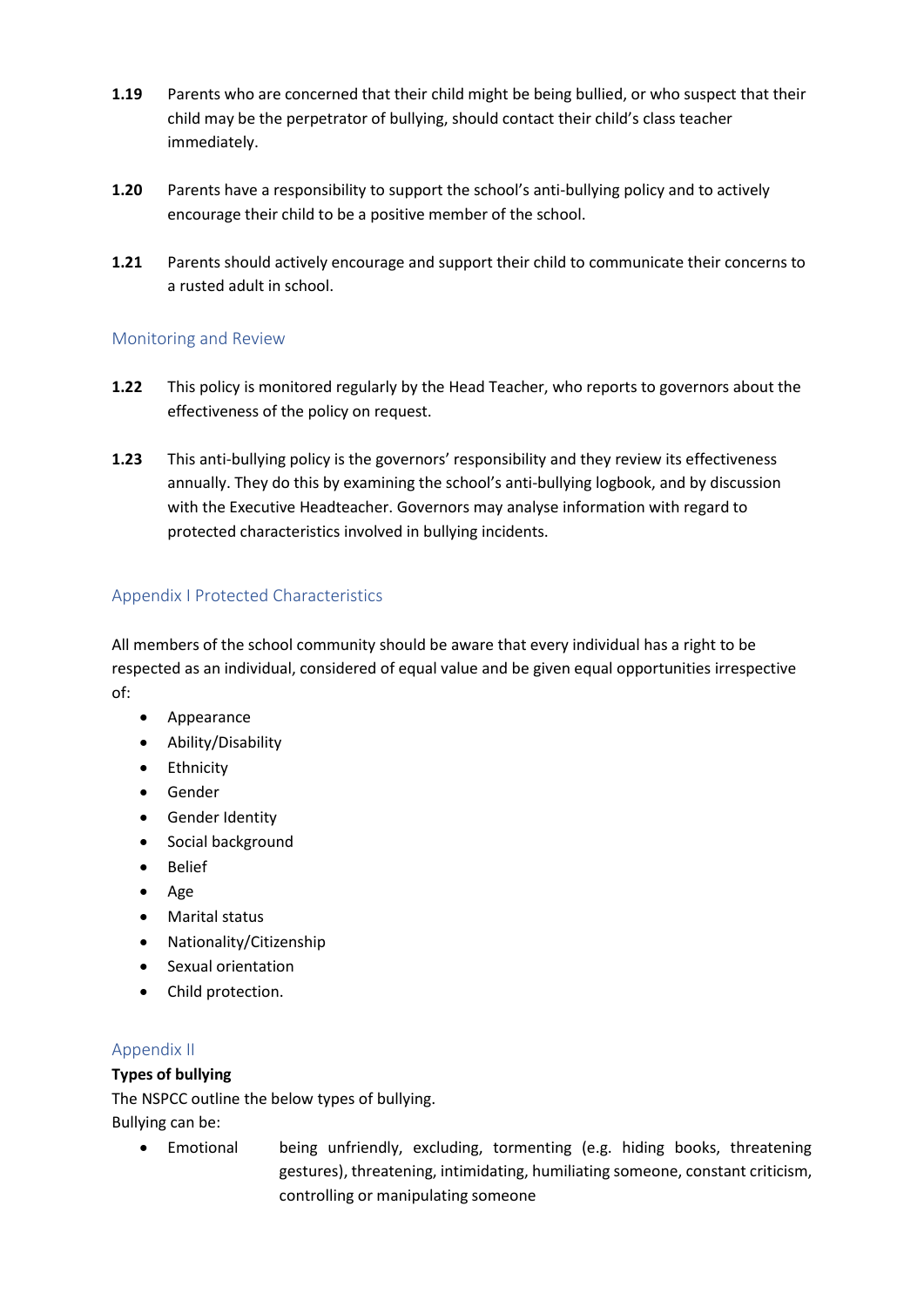- Physical pushing, kicking, hitting, punching or any use of violence
- Non physical hand signs or text messages
- Exclusion Ignoring or isolating someone
- Racist racial taunts, graffiti, gestures, ignorant use of terminology (see appendix IV)
- Sexual unwanted physical contact or sexually abusive comments
- LGBT phobic because of, focussing on or pertaining to the sexuality (actual or perceived), or gender identity (see appendix IV) of an individual
- Verbal name-calling, sarcasm, spreading rumours, teasing
- Cyber All areas of internet ,such as email & internet chat room misuse Mobile threats by text messaging & calls
	- Misuse of associated technology , i.e. camera &video facilities

#### Appendix III: Cyberbullying

#### **What is cyberbullying?**

*Cyberbullying is bullying that takes place online. Unlike bullying in the real world, online bullying can follow the child wherever they go, via social networks, gaming and mobile phone (NSPCC).*

- It can be used to carry out all the different types of bullying; an extension of face-to-face bullying;
- It can also go further in that it can invade home/personal space and can involve a greater number of people;
- It can take place across age groups and school staff and other adults can be Targeted;
- It can draw bystanders into being accessories;

#### **Types of cyberbullying may include (NSPCC):**

- Sending threatening or abusive text messages
- Creating and sharing embarrassing images or videos
- Trolling the sending of menacing or upsetting messages on social networks, chat rooms or online games
- Excluding children from online games, activities or friendship groups
- Shaming someone online
- Setting up hate sites or groups about a particular child
- Encouraging young people to self-harm
- Voting for or against someone in an abusive poll
- Creating fake accounts, hijacking or stealing online identities to embarrass a young person or cause trouble using their name
- Sending explicit messages, also known as sexting
- Pressuring children into sending sexual images or engaging in sexual conversation

#### Appendix IV

#### **What is a Prejudice Related Incident (PRI)?**

*A prejudice-related incident is any incident which is perceived to be prejudice-related by the victim or any other person (Equally Safe, Cambridgeshire County Council).*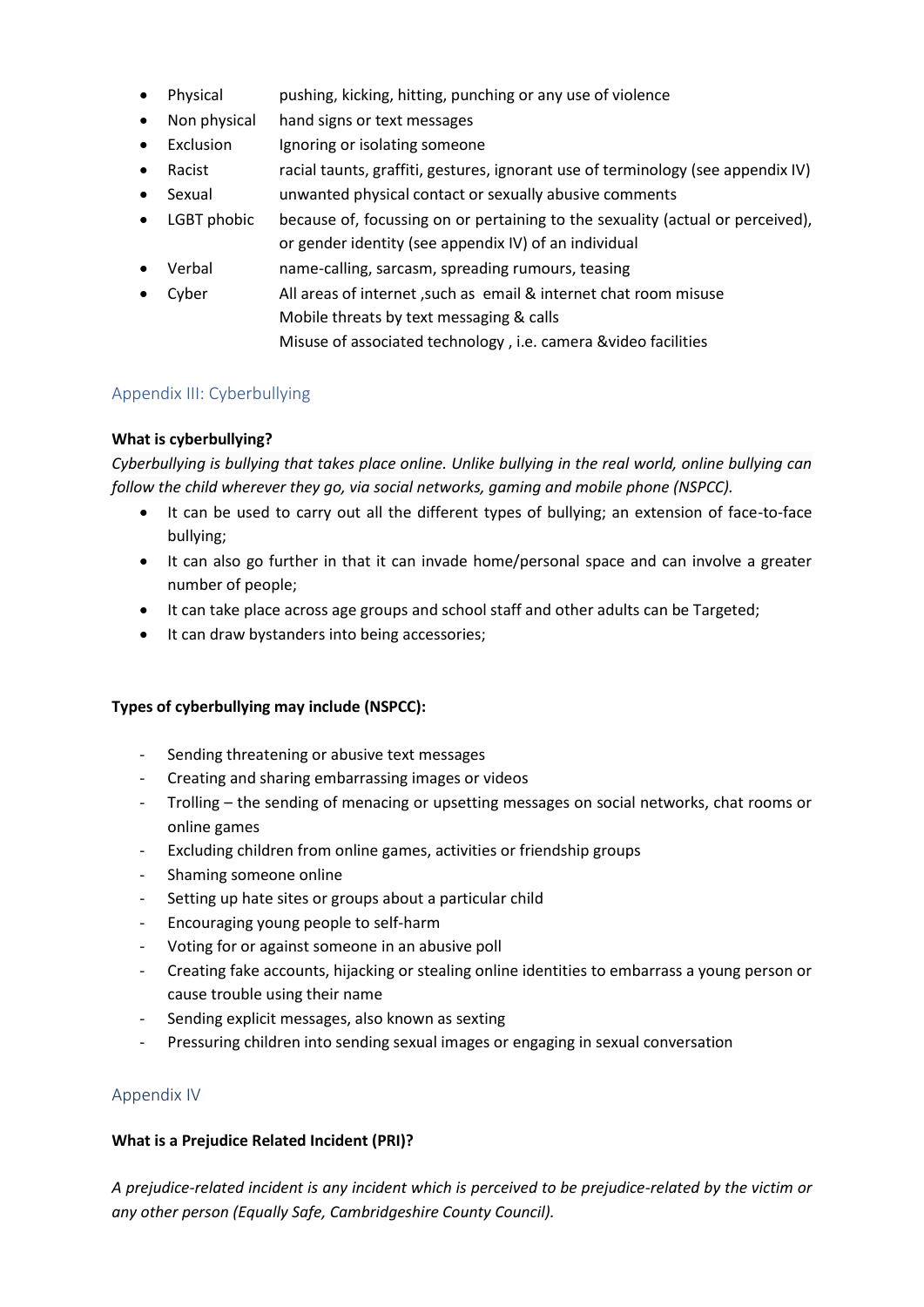Our school provides many learning opportunities, including the opportunity to learn about and respect one another. Our community includes different ethnic groups, a range of cultures, languages and religious beliefs. We have different types of families and people who are disabled and those who are not.

We believe it is essential that children learn to respect one another and our school has a legal duty, under the Equality Act 2010, to do everything we can to make this happen. There are very few incidents of prejudice and intolerance in our school. However, it is important that parents and carers understand how we will deal with any such incidents.

Prejudice-related behaviour refers to a wide range of damaging behaviour which is connected with prejudices around belonging, identity and equality in wider society – in particular, prejudices to do with:

- disability and special educational needs
- race and ethnicity
- religion or belief
- sex
- gender
- gender identity
- sexual orientation

Prejudice-related incidents are treated very seriously as their impact is damaging to all those involved as well as to our wider school community. We will investigate, record and report all incidents, including those that are reported to be unintentional. The purpose of recording incidents is not to label pupils, but instead to ensure that prejudicial attitudes and behaviours are dealt with effectively, so that all young people and staff members can work in a positive and safe environment without the fear of experiencing prejudice.

It is very difficult to tell whether an incident is a 'one off' or a repeated incident. Recording incidents allow us to spot any developing patterns of prejudicial behaviour. Allowing incidents to go unrecorded because they are perceived to be 'one off' incidents not only fails the perpetrator, who might carry the burden of prejudice, and the target of the incident, but also fails to provide a positive and safe environment for all staff and pupils.

Our response will always aim to educate so that everyone understands the potential harm of such behaviour. Effectively tackling prejudice-related incidents in this way will improve the school environment for everyone, increasing attainment and wellbeing for pupils and staff.

Any incident which is perceived to be prejudice-related must be investigated, but the most common prejudice-related incidents take the form of:

- prejudicial language
- ridicule and jokes
- verbal abuse
- physical assault
- graffiti or damage to property
- discriminatory behaviour e.g. refusing to work with a pupil because of their religion